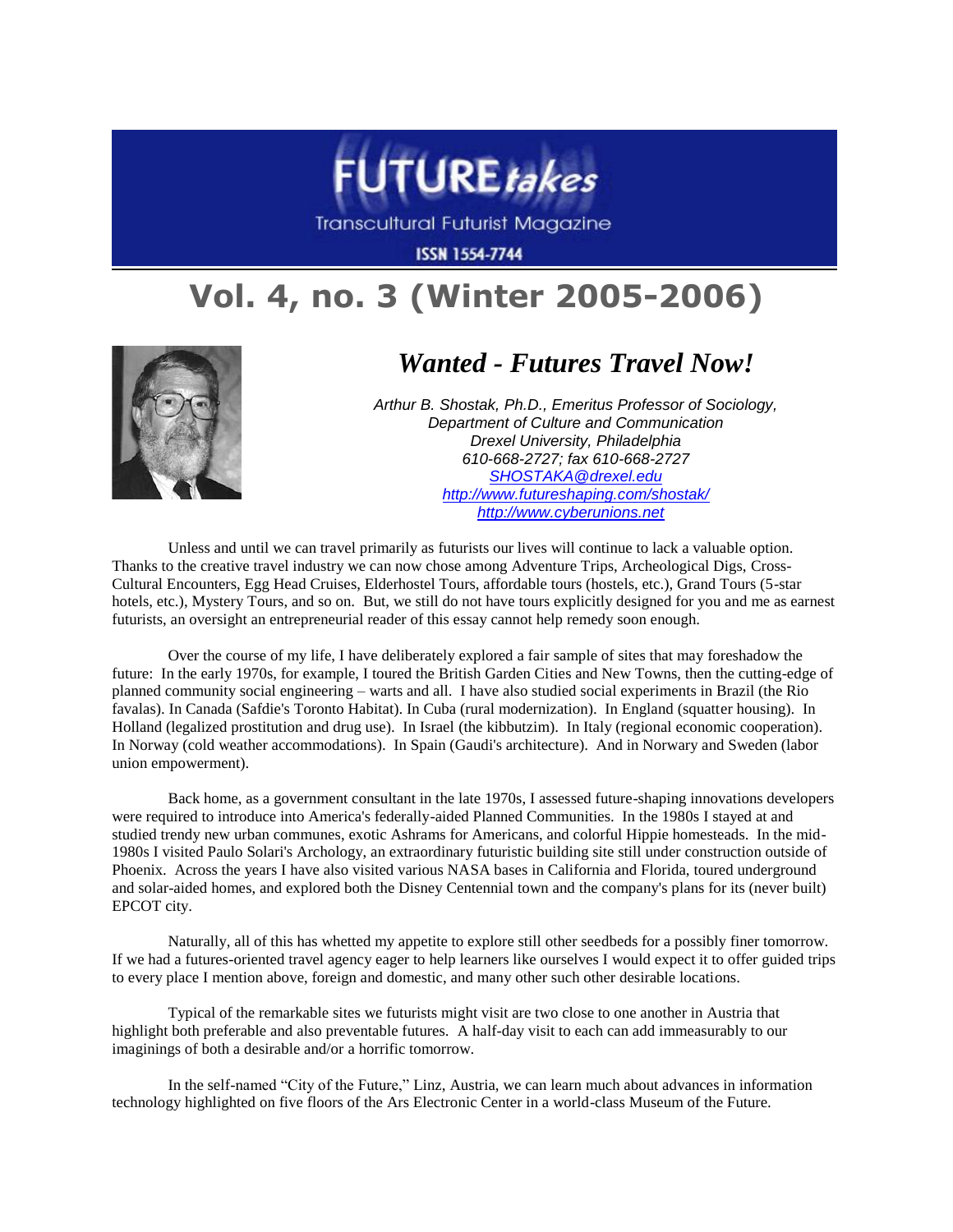Invaluable for hands-on exhibits that enable one to operate IT gadgets and gizmos, the 25-year old Museum of the Future offers experiences similar to those otherwise only known by cutting-edge innovators in Silicon Valley. Many personable young uniformed guides (all of whom speak English) hover about eager to help the novice quickly gain skill at using this or that novel IT applications. The scene of an annual world-wide Conference of Digital Art advances, the Museum is a unique and empowering site for any of us who would try to stay abreast of IT advances.

Just a few miles away, we can spend several hours learning from unsparing exhibits explaining why Mauthausen was the most feared of the many concentration camps operated by the Nazis (from 1938 through 1945 over 105,000 of 195,000 inmates were murdered through slave labor in the quarries or the gas chamber). No visitor will ever forget the monstrous machine-like character of this hellish place, nor the 17 massive and very moving monuments placed around the camp by grieving nations.

Paradoxically, a visit to Mauthausen might seem the very opposite of what futurists would do, but that would be a grievous mistake. Futurists are not starry-eyed types; they want to be as realistic as possible about human nature, affairs, and events – warts and all. Much of the value in a visit to a Concentration Camp is in seeing the thoughtful somber ways of many hundreds of adult visitors – of every type – carefully reading and pondering the multi-lingual educational material. As well, many hundreds of teenagers (some American, most Europeans) are brought daily by their teachers ... the better to deepen their grasp of human possibilities and perils.

Turning away from Europe I would expect futurists to welcome trips to intentional communities in almost every country. I would want to visit the floating city in Tokyo Bay, the Science Center in Osaka, and the Hiroshima Monument. The Tidal Power Station in Newfoundland. Thermal power plants in Iceland. The Opera House in Sydney. Earthquake-defiant massive skyscrapers in Malaysia. The R&D Incubator at Haifa University. And the Yangtze River Dam System in China. Even as partial as is this overseas list it sets me to wanting to check my passport and rush to pack.

Coming closer to home, I would hope a pro-Futures Travel Agency would arrange guided tours of the Media Lab at MIT, arguably one of the most future-shaping sites anywhere. Also, the new Science Fiction Museum and Hall of Fame in Seattle ("Other museums show you history; only one takes you into the future."). And the two old neighborhoods in Philadelphia where the City in 2005 pioneered in providing WiFi to low-income households.

We could also be offered guided visits to the Rand Corporation headquarters, the Abt Associates headquarters, and the various major global consulting company headquarters, along with Inside-the-Beltway think tanks (Brookings, Cato, Heritage, etc.). At these sites, we could have seminars with talented communicators, having agreed beforehand to read and ponder relevant material e-mailed along with confirmation of our paid registration. Similarly, the Travel Agency might contract for similar seminars in various cities with outstanding forecasters like Arnold Brown, Joe Coates, Ken Dychwald, Hazel Henderson, Barbara Hubbard, David Pearce Snyder, Edie Weiner, and so on.

In the best of circumstances, a pro-Futures Travel Agency would use its web site to solicit news of places, social experiments, and people worth further consideration. Providers of these leads would get a public vote of thanks, and a significant discount on any tour of their choice. The same web site would feature uncensored feedback from tour participants, a confirmation of the transparency and accountability futurists would expect from any such commercial operation.

How do we get there from here? It will not be easy, as travel agencies I have explored this money-making opportunity with have blinked, explaining that our ranks would seem too varied by age, class, and life style to readily constitute a promising market. They also confess to knowing far more about colorful (musty) castles, mustsee (creaky) museums, and well-known (crowded) ancient ruins than about any future-sharing phenomena (built, social, or otherwise).

Which is not to say it cannot be accomplished. All that is required is for one of us to step forward (like YOU!), and help create the world's first travel agency for futurists. That innovative entrepreneur will make a lasting and significant contribution to our lives, to our shared concern – futuristics, and to future generations who are likely